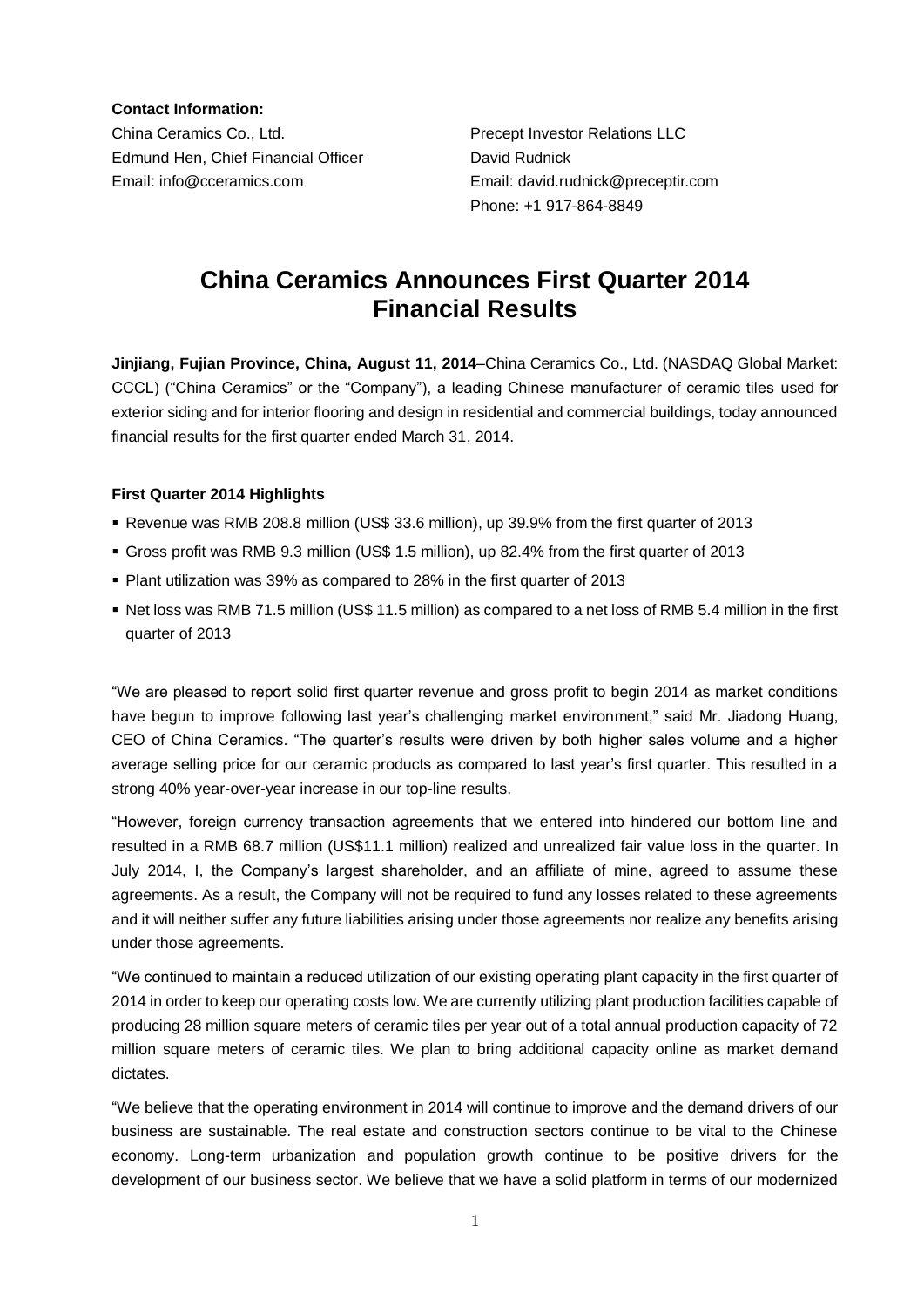facilities, new customer showroom and innovative marketing strategies. Given our extensive experience and deep expertise, we are confident that we can continue to capitalize upon the opportunities presented by China's robust growth and development," concluded Mr. Jiadong Huang.

#### **First Quarter 2014 Results**

**Revenue** for the first quarter ended March 31, 2014 was RMB 208.8 million (US\$ 33.6 million), an increase of 39.9% from RMB 149.2 million for the first quarter ended March 31, 2013. The year-over-year increase in revenue was primarily driven by a 23.0% increase in sales volume to 7.5 million square meters of ceramic tiles in the first quarter of 2014, from 6.1 million square meters in the first quarter of 2013, and a 14.8% increase in the average selling price to RMB 28.0 (US\$4.5) per square meter in the first quarter of 2014, from RMB 24.4 per square meter in the first quarter of 2013. We attribute our increased revenue in the first quarter of 2014 as compared to the same period of 2013 to improving market conditions.

**Gross profit** for the first quarter ended March 31, 2014 was RMB 9.3 million (US\$ 1.5 million), an increase of 82.4%, from RMB 5.1 million in the first quarter of 2013. Gross profit margin was 4.5% for the first quarter ended March 31, 2014 compared to 3.4% for the first quarter of 2013. The year-over-year increase in gross profit margin was primarily caused by the temporary reduction in selling price for the first quarter ended March 31, 2013. We reduced our selling price in the first quarter of 2013 on certain products to retain our market position due to challenging market conditions. We reinstated the majority of our normal selling prices from February 2013 onwards. The positive impact of selling price on gross profit in 2014 was partially offset by the increase in our production costs. During 2014, our Hengda facility was required by a local governmental regulatory agency to use natural gas to operate the facility instead of coal. This mandated change in fuel sourcing is part of a province-wide (and country-wide) effort to reduce pollution. This change resulted in the increase in our production costs because natural gas is a more expensive energy source than coal. For Hengda, the unit cost of natural gas for the first quarter ended March 31, 2014 was RMB 3.95 (US\$ 0.64), an increase of 1.0%, compared to RMB 3.91 for the unit cost of coal in the same period in 2013.

**Administrative expenses** for the first quarter ended March 31, 2014 were RMB 6.9 million (US\$ 1.1 million), down 10.4% from RMB 7.7 million in the first quarter of 2013. Non-cash share-based compensation expenses related to the 2010 Incentive Compensation Plan declined to RMB 0.2 million (US\$ 0.03 million) as compared to RMB 0.7 million in the same period in 2013, as all the underlying options to our directors and senior management vested by January 2014.

**Realized and unrealized fair value loss on derivative financial instruments** for the first quarter ended March 31, 2014 were RMB 68.7 million (US\$ 11.1 million). During the second quarter of 2013 and the first quarter of 2014, we entered into certain foreign currency transaction agreements with Taishin International Bank for investment purposes. The agreements meet the definition of a derivative: no initial net investment; value changes in response to the change of exchange rate (US\$ versus RMB); and agreements are settled at a future date. The notional principal amounts of the outstanding foreign exchange forward contracts as of March 31, 2014 are US\$ 20 million. These foreign exchange forward contracts are expected to mature at various dates within 12 months. In 2014, the RMB depreciated against the US\$ and we incurred losses on these forward contracts. As of March 31, 2014, we recognized the fair value of the derivative of RMB 70.0 million (US\$ 11.3 million), based upon the MTM (mark-to–market) report provided by Taishin International Bank, as a liability on the condensed consolidated statement of financial position for us to unwind (sell) the product. In July 2014, our Chief Executive Officer, the Company's largest shareholder, and an affiliate of our Chief Executive Officer, agreed to assume these agreements. As a result, we will not be required to fund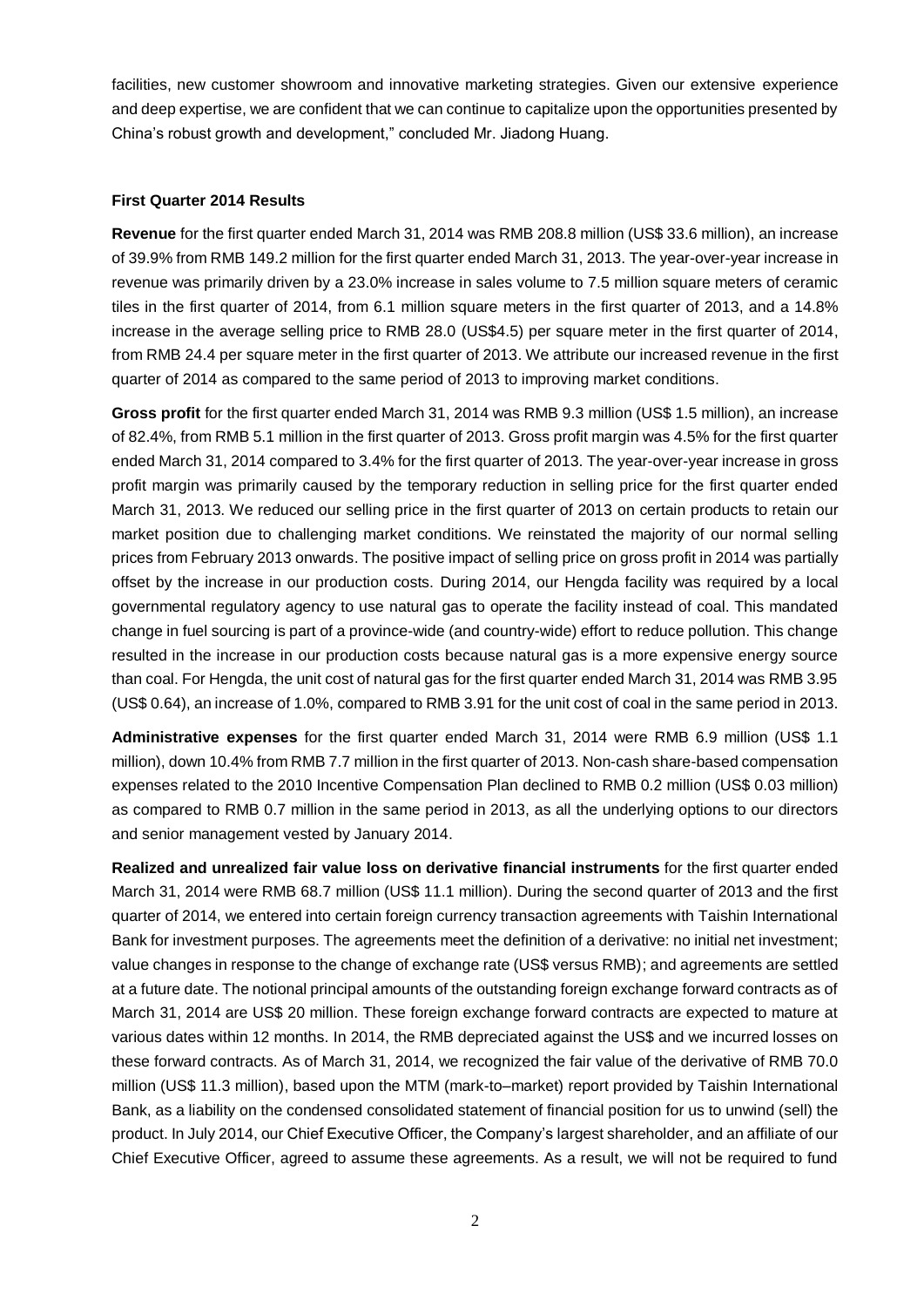any losses related to these agreements, and will neither suffer any future liabilities arising under those agreements nor realize any benefits arising under those agreements.

**Loss from operations before taxation** for the first quarter ended March 31, 2014 was RMB 71.2 million (US\$ 11.5 million), as compared to a loss from operations before taxation of RMB 6.5 million in the first quarter of 2013. The year-over-year increase in loss from operations was primarily the result of the realized and unrealized fair value loss on derivative financial instruments of RMB 68.7 million (US\$ 11.1 million) in the first quarter of 2014.

**Net loss** for the first quarter ended March 31, 2014 was RMB 71.5 million (US\$ 11.5 million), as compared to RMB 5.4 million in the comparable period of 2013. The year-over-year increase in net loss was primarily the result of the fair value loss on derivative financial instruments of RMB 68.7 million (US\$ 11.1 million) in the first quarter of 2014.

**Loss per fully diluted share** was RMB 3.50 (US \$0.56) for the first quarter ended March 31, 2014, as compared to RMB 0.26 in the first quarter of 2013. Per share calculations for the first quarters of 2014 and 2013 were computed using 20.4 million shares.

The operating results of the first quarter of 2014 improved over the first quarter of 2013 as the Company's sales volume of 7.5 million square meters of ceramic tiles increased 23.0% and the average selling price of RMB 28.0 (US\$ 4.50) per square meter increased 14.8% from those in the first quarter of 2013. However, the net loss for the first quarter ended March 31, 2014 was RMB 71.5 million (US\$ 11.5 million), as compared to RMB 5.4 million in the comparable period of 2013. The year-over-year increase in net loss was primarily the result of the realized and unrealized fair value loss on financial derivative instruments of RMB 68.7 million (US\$ 11.1 million) in the first quarter of 2014.

## **First Quarter 2014 Statements of Selected Financial Position Items**

- Cash and bank balances were RMB 133.6 million (US\$ 21.5 million) as of March 31, 2014, compared with RMB 28.8 million as of December 31, 2013. The increase in cash and bank balances of RMB 104.8 million was primarily the result of a decrease in our trade receivables of RMB 103.2 million during the first quarter of 2014.
- Short-term bank borrowings were RMB 85.7 million (US\$ 13.8 million) as of March 31, 2014, compared with RMB 99.7 million as of December 31, 2013. The decrease was primarily due to the net repayment of short-term bank borrowings of RMB 15.0 million during the first quarter of 2014.
- Inventory turnover was 137 days as of March 31, 2014 compared with 124 days as of December 31, 2013.
- Trade receivables turnover was 189 days as of March 31, 2014 compared with 185 days as of December 31, 2013. We typically extend a credit period of 90 days to our customers, and have extended the credit period to 150 days to address funding pressures of some distributors considering the challenging market conditions in China's real estate industry since the last quarter of 2012.
- Trade payables turnover was 100 days as of March 31, 2014 compared with 79 days as of December 31, 2013. The average turnover days were within the normal credit period of 1 to 4 months granted by our suppliers.

# **Liquidity and Capital Resources**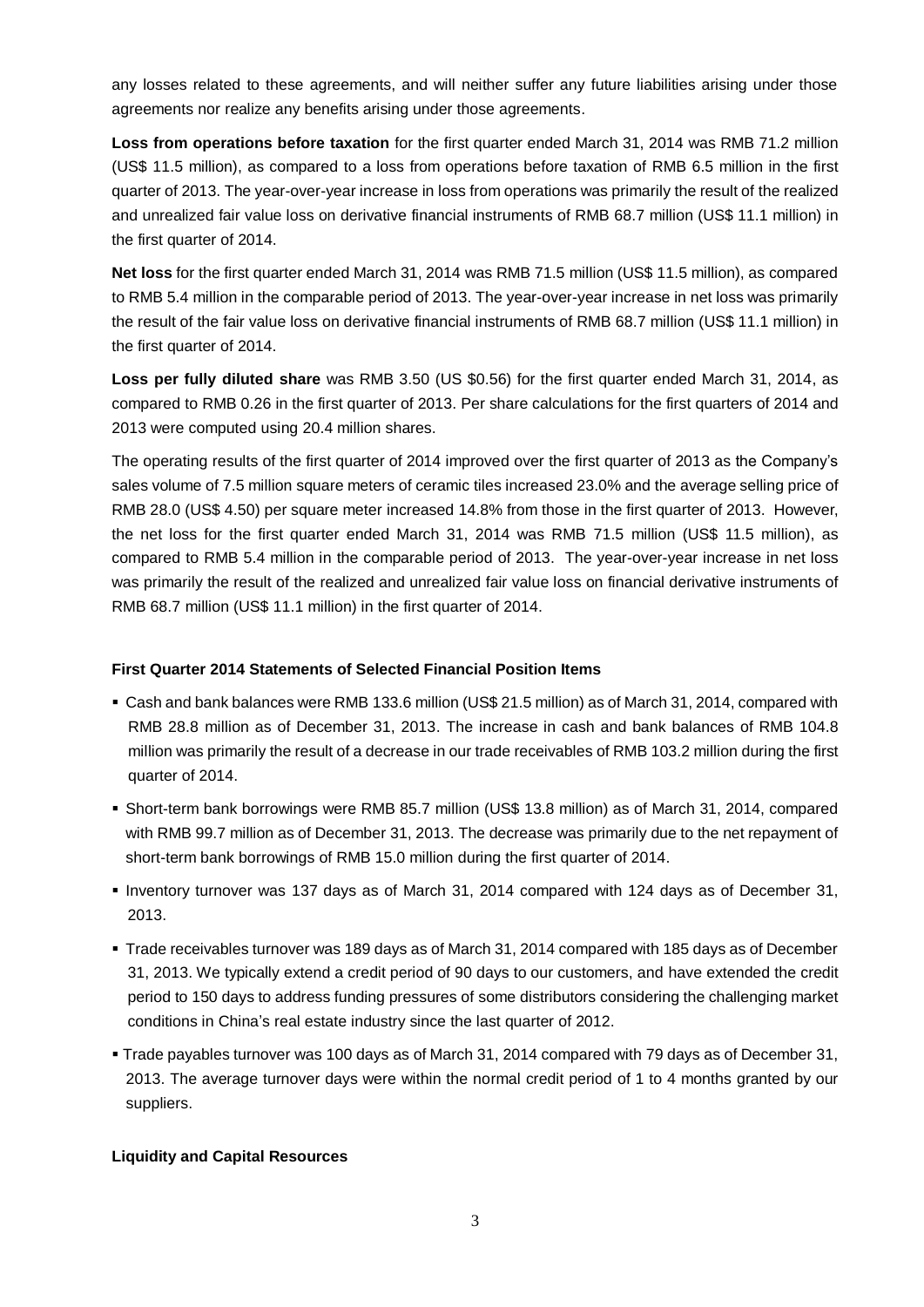**Cash flow generated from operating activities** was RMB 112.9 million (US\$ 18.2 million) for the quarter ended March 31, 2014, compared to RMB 99.1 million in the same period in 2013. The year-over-year increase of RMB 13.7 million was mainly caused by cash flows generated from our improved operating results.

**Cash flow generated from investing activities** for the quarter ended March 31, 2014 was RMB 1.5 million (US\$ 0.2 million), mainly caused by proceeds from derivative financial instruments of RMB 1.4 million, compared to RMB 37.3 million of cash flow used in investing activities in the same period of 2013, mainly caused by the acquisition of equipment of RMB 37.4 million.

**Cash flow used in financing activities** was RMB 9.6 million (US\$ 1.5 million) for the quarter ended March 31, 2014, as compared to nil for the same period of 2013, due to repayment of bank borrowings of RMB 50.0 million, net of new bank borrowings obtained of RMB 35.0 million, and advances from related parties of RMB 5.4 million to partially contribute to the registered capital of Hengda in the first quarter of 2014.

# **Plant Capacity and Capital Expenditures Update**

For the first quarter of 2014, we utilized annual ceramic tile production capacity of 28 million square meters out of a total annual production capacity of 72 million square meters. We utilized annual production capacity of 20 million square meters in the first quarter of 2013.

Our Hengda facility has an annual production capacity of 42 million square meters of ceramic tiles and we utilized annual capacity capable of producing 20 million square meters of ceramic tiles in the first quarter of 2014. Our Hengdali facility has an annual production capacity of 30 million square meters and we utilized annual capacity capable of producing 8 million square meters of ceramic tiles in the first quarter of 2014. We will bring our unused production capacity online as customer demand dictates and when there are further signs of improvement in China's real estate and construction sector.

We review the levels of capital expenditures throughout the year and makes adjustments to our capital expenditures depending on market conditions. Although business conditions are subject to change, we anticipate a modest level of capital expenditures for 2014 apart from those associated with minimal upgrades, routine repairs and maintenance of equipment.

## **Business Outlook**

In the first quarter of 2014, we experienced stronger results relative to the comparable period last year and a seasonal slowdown consistent with the construction building cycle. Our sales volume of 7.5 million square meters of ceramic tiles rose 23.0% from that recorded in the first quarter of 2013 as conditions in China's real estate and construction sectors have begun to improve. In addition, our average selling price rose 14.8% from the comparable quarter in 2013 when we temporarily reduced our pricing on certain products to retain our market position.

We typically receive orders from customers two months in advance of production on a rolling basis. We enter into a dealership agreement with customers and a sales or purchase contract each time a customer places an order. As of March 31, 2014, our backlog was RMB 169.7 million (US\$ 27.3 million) which represents approximately the next two months of revenue as of the end of the quarter. This compares to a backlog of approximately RMB 126.3 million as of March 31, 2013, a year-over-year increase of 34.4%. Under normal circumstances, our backlog is an indicator of revenues in the next quarter, though it is subject to change as a result of unforeseen business conditions and events including credit payment terms.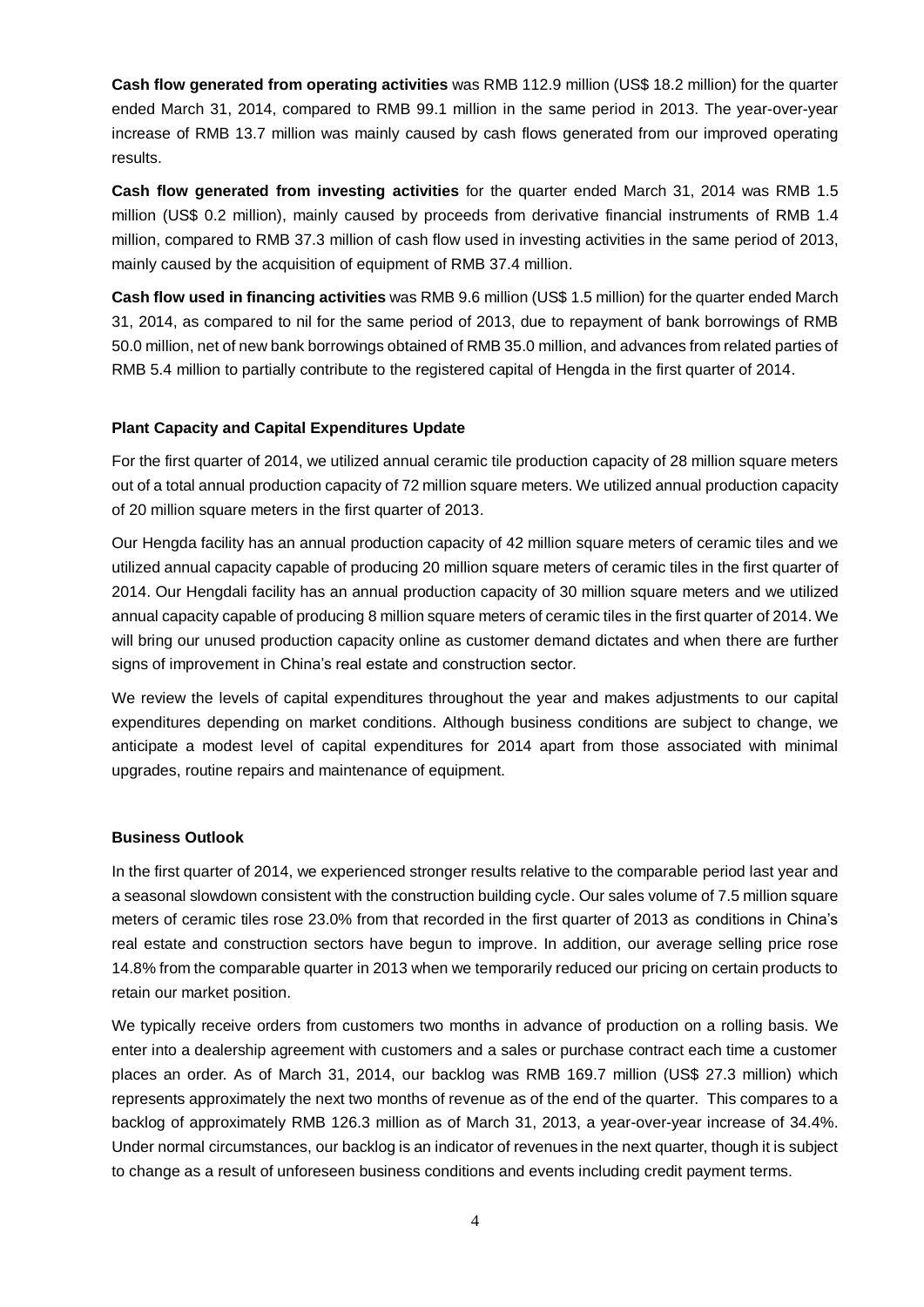We believe that the macroeconomic environment will be relatively stable in 2014 with less volatility than what occurred in 2013. We believe that the real estate and construction sectors will further normalize as continued urbanization and population growth are expected to promote the building of new residential properties throughout urban areas of China. Although the government's general policy is to encourage the careful increase of land supplies, further clarification of government policies could help to reinforce further improvement in the real estate and construction sectors which are viewed as vital to sustaining China's economic growth.

#### **Events Occurring After the First Quarter 2014 Period**

On February 25, 2014, we announced that the first of our announced two semi-annual cash dividends of US\$0.0125 per share (equivalent to approximately RMB 0.08 per share) will be payable on July 14, 2014 to shareholders of record as of June 13, 2014. On July 14, 2014, dividends (net of the 5% PRC withholding tax) of RMB 1.5 million (US\$ 0.2 million) were paid. The second cash dividend will be paid on January 14, 2015 based on a record date of December 12, 2014.

In June 2014, we, our Chief Executive Officer and our Audit Committee set out to attempt to terminate the foreign currency transaction agreements as to us; and to reach a resolution that would not deplete our liquid assets by virtue of having entered into the foreign currency transaction agreements. Ultimately, the Chief Executive Officer agreed to cause an entity controlled by him to assume those agreements and the liabilities arising under those agreements. On July 31, 2014, Sound Treasure Limited, our largest shareholder and an affiliate of our Chief Executive Officer, entered into a three party agreement (the "Novation") with the financial institution that originated the foreign currency transaction agreements and us. Under the Novation, Sound Treasure Limited assumed these agreements and all assets (mainly deposits placed with the financial institution) and all existing and future liabilities arising under these agreements, and we were released from the liabilities arising under the foreign currency transaction agreements. As a result, we will not be required to fund any losses related to these agreements, and we will neither suffer any future liabilities arising under those agreements nor enjoy any benefit arising under those agreements.

At the time that each of the foreign currency transaction agreements was established with the financial institution, we were required to deposit monies with the financial institution. RMB 6.7 million of a total of RMB 15.1 million in deposits were funded on our behalf by Wong Kung Tok (who is the brother-in-law of the Company's Chief Executive Officer) at the request of our Chief Executive Officer, and were included in a total of RMB 40.2 million in loans owed by us to Wong Kung Tok as of July 9, 2014. In connection with the Novation discussed above, our Chief Executive Officer, Sound Treasure Limited and Wong Kung Tok entered into an agreement with us (the "Offset Agreement") pursuant to which loans totaling RMB 20.7 million owed by us to Wong Kung Tok as of the date of the Offset Agreement were transferred to Sound Treasure Limited and then were forgiven by Sound Treasure Limited; and in return we agreed to forego any claim to RMB 15.1 million in deposits under the foreign currency transaction agreements which were transferred to Sound Treasure Limited pursuant to the Novation. As a result of these transactions, Sound Treasure Limited released us from liabilities aggregating RMB 87.8 million and we transferred ownership of RMB 15.1 million in deposits held at the financial institution from us to Sound Treasure Limited. Except as disclosed above neither our Chief Executive Officer nor any affiliate of the Chief Executive Officer received any remuneration for agreeing to assume the foreign currency transaction agreements. The material terms of the Novation and the Sound Treasure Agreement were reviewed and approved by the Audit Committee. As a result of the Novation and the Offset Agreement, approximately RMB 87.8 million in liabilities on our books will be extinguished in the third quarter of 2014 and Additional Paid-In Capital will be increased by approximately RMB 72.7 million.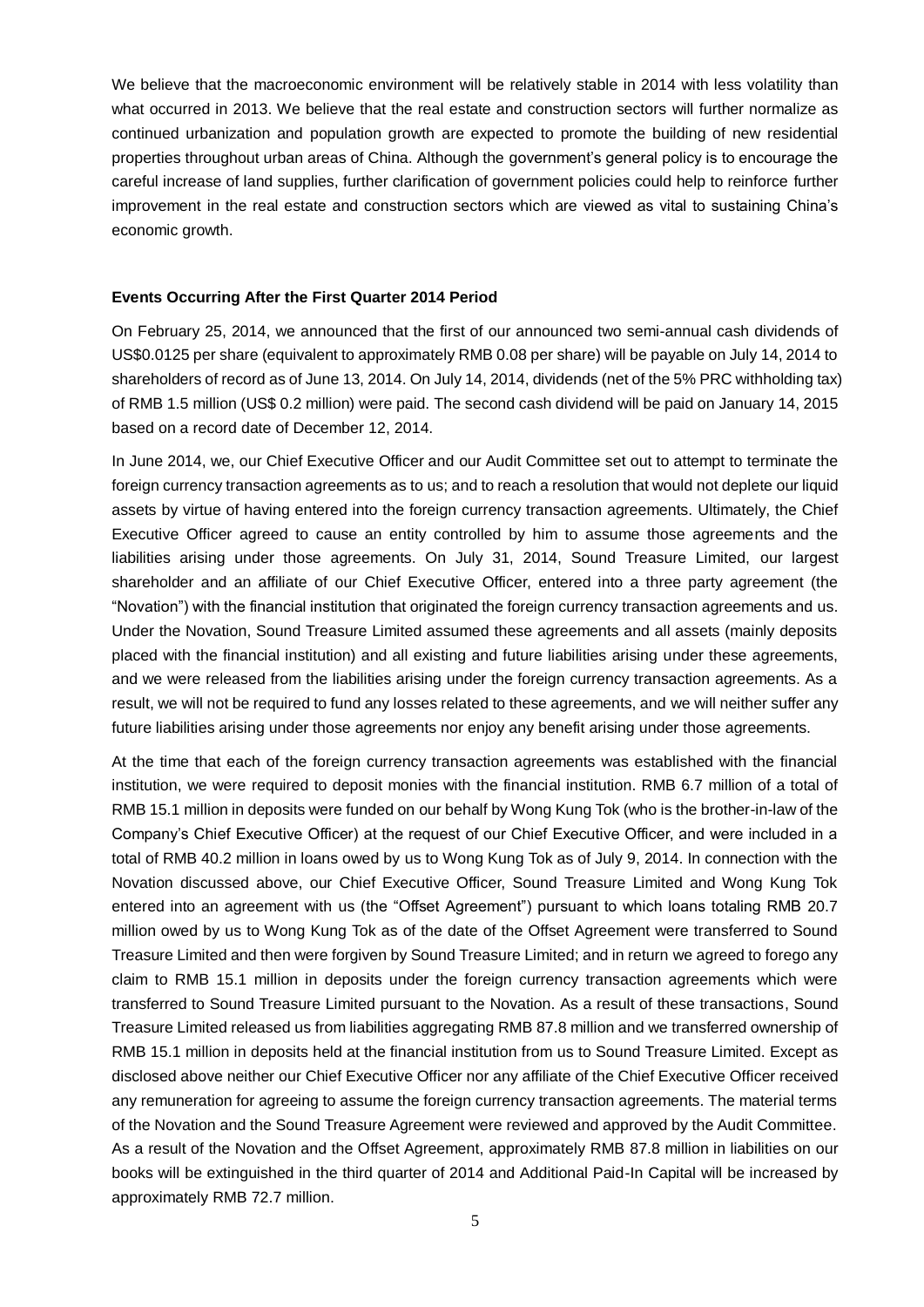#### **About China Ceramics Co., Ltd.**

China Ceramics Co., Ltd. is a leading manufacturer of ceramic tiles in China. The Company's ceramic tiles are used for exterior siding, interior flooring, and design in residential and commercial buildings. China Ceramics'products, sold under the "Hengda" or "HD", "Hengdeli" or "HDL", the "TOERTO"and "WULIQIAO" brands, and the "Pottery Capital of Tang Dynasty" brands, are available in over 2,000 style, color and size combinations and are distributed through a network of exclusive distributors as well as directly to large property developers. For more information, please visit [http://www.cceramics.com.](http://www.cceramics.com/)

#### **Currency Convenience Translation**

The Company's financial information is stated in Renminbi ("RMB"). Translations of amounts from RMB into United States dollars ("US\$") in this earnings release are solely for the convenience of the readers and were calculated at the rate of US\$1.00 = RMB 6.2164. The exchange rate refers to the historical rate as set forth in the H.10 statistical release published by [www.federalreserve.gov](http://www.federalreserve.gov/) on March 31, 2014. Such translations should not be construed as representations that RMB amounts could have been, or could be, converted realized or settled into US\$ at that rate on March 31, 2014 or any other rate.

#### *Safe Harbor Statement*

*Certain of the statements made in this press release are "forward-looking statements" within the meaning and protections of Section 27A of the Securities Act of 1933, as amended, and Section 21E of the Securities Exchange Act of 1934, as amended. Forward-looking statements include statements with respect to our beliefs, plans, objectives, goals, expectations, anticipations, assumptions, estimates, intentions, and future performance, and involve known and unknown risks, uncertainties and other factors, which may be beyond our control, and which may cause the actual results, performance, capital, ownership or achievements of the Company to be materially different from future results, performance or achievements expressed or implied by such forward-looking statements. Forward-looking statements in this press release include, without limitation, the continued stable macroeconomic environment in the PRC, and the PRC real estate and construction sectors continuing to exhibit sound long-term fundamentals. All statements other than statements of historical fact are statements that could be forward-looking statements. You can identify these forward-looking statements through our use of words such as "may," "will," "anticipate," "assume," "should," "indicate," "would," "believe," "contemplate," "expect," "estimate," "continue," "plan," "point to," "project," "could," "intend," "target" and other similar words and expressions of the future.* 

*All written or oral forward-looking statements attributable to us are expressly qualified in their entirety by this cautionary notice, including, without limitation, those risks and uncertainties described in our annual report on Form 20-F for the year ended December 31, 2013 and otherwise in our SEC reports and filings. Such reports are available upon request from the Company, or from the Securities and Exchange Commission, including through the SEC's Internet website at http://www.sec.gov. We have no obligation and do not undertake to update, revise or correct any of the forward-looking statements after the date hereof, or after the respective dates on which any such statements otherwise are made.*

#### **FINANCIAL TABLES FOLLOW**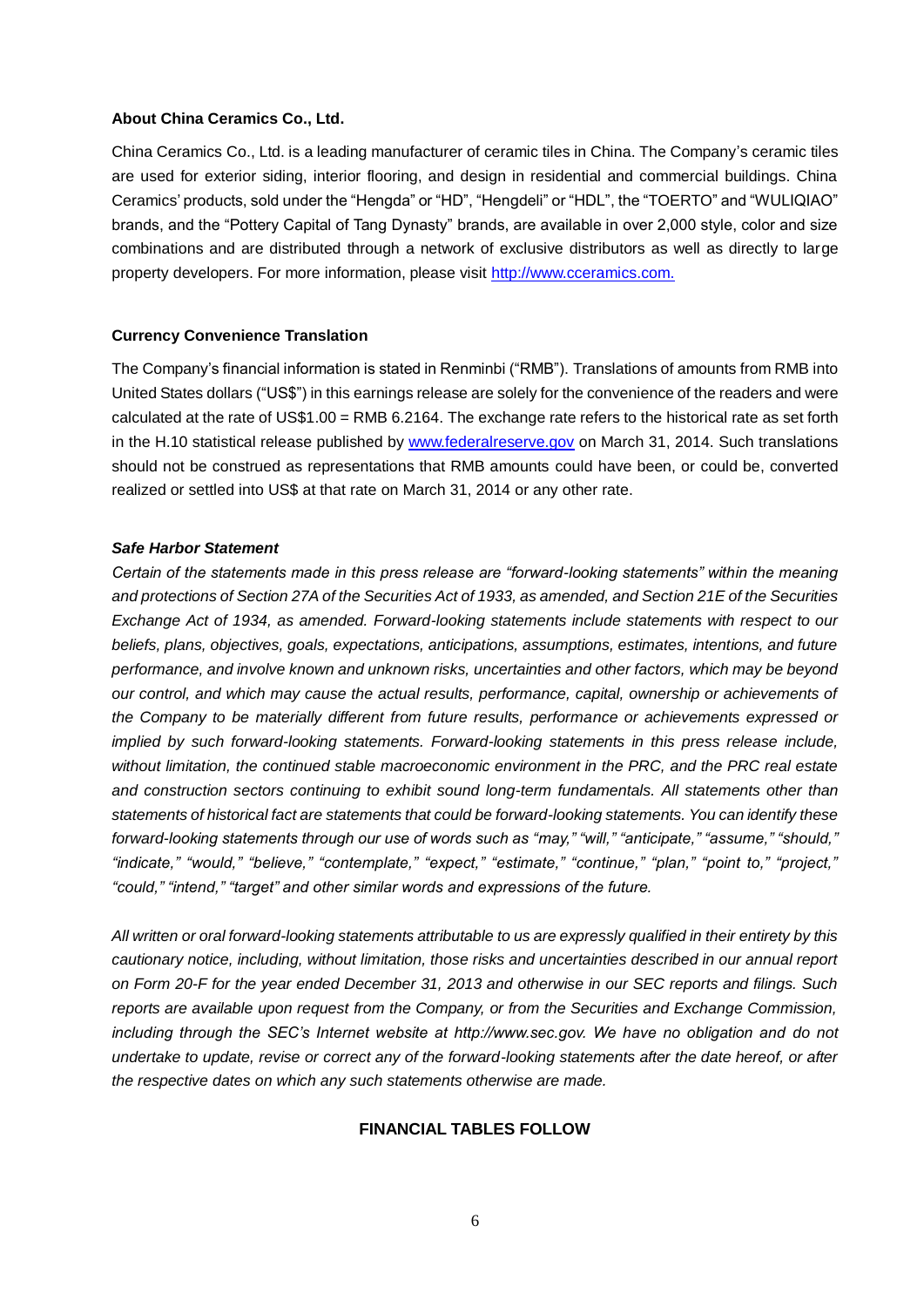# **CHINA CERAMICS CO., LTD. AND ITS SUBSIDIARIES UNAUDITED CONDENSED CONSOLIDATED STATEMENTS OF FINANCIAL POSITION**

|                                                            |                | As of<br>March 31, 2014 |                |
|------------------------------------------------------------|----------------|-------------------------|----------------|
|                                                            | <b>USD'000</b> | <b>RMB'000</b>          | <b>RMB'000</b> |
| <b>ASSETS AND LIABILITIES</b><br><b>Non-current assets</b> |                |                         |                |
| Property, plant and equipment                              | 126,220        | 784,633                 | 802,578        |
| Land use rights                                            | 4,787          | 29,761                  | 29,929         |
| Goodwill                                                   | 601            | 3,735                   | 3,735          |
| Deferred tax asset                                         | 1,793          | 11,144                  | 9,797          |
|                                                            | 133,401        | 829,273                 | 846,039        |
| <b>Current assets</b>                                      |                |                         |                |
| Inventories                                                | 47,729         | 296,701                 | 307,436        |
| Trade receivables                                          | 62,382         | 387,790                 | 490,989        |
| Other receivables and prepayments                          | 647            | 4,022                   | 15,525         |
| Income tax receivables                                     | 273            | 1,699                   |                |
| Derivative financial instruments                           |                |                         | 44             |
| Restricted cash                                            | 7,149          | 44,441                  | 37,359         |
| Cash and bank balances                                     | 21,498         | 133.640                 | 28,848         |
|                                                            | 139,678        | 868,293                 | 880,201        |
| <b>Current liabilities</b>                                 |                |                         |                |
| Trade payables                                             | 21,142         | 131,430                 | 152,572        |
| Accrued liabilities and other payables                     | 6,175          | 38,385                  | 43,140         |
| Derivative financial instruments                           | 11,266         | 70,034                  |                |
| Interest-bearing bank borrowings                           | 13,789         | 85,717                  | 99,652         |
| Amounts owed to related parties                            | 3,349          | 20,821                  | 8,539          |
| Income tax payable                                         | 270            | 1,678                   | 1,520          |
|                                                            | 55,991         | 348,065                 | 305,423        |
| <b>Net current assets</b>                                  | 83,687         | 520,228                 | 574,778        |
| <b>Non-current liabilities</b><br>Deferred tax liabilities | 200            | 1,245                   | 1,245          |
|                                                            |                |                         |                |
| <b>Net assets</b>                                          | 216,888        | 1,348,256               | 1,419,572      |
| <b>EQUITY</b>                                              |                |                         |                |
| Total shareholders' equity                                 | 216,888        | 1,348,256               | 1,419,572      |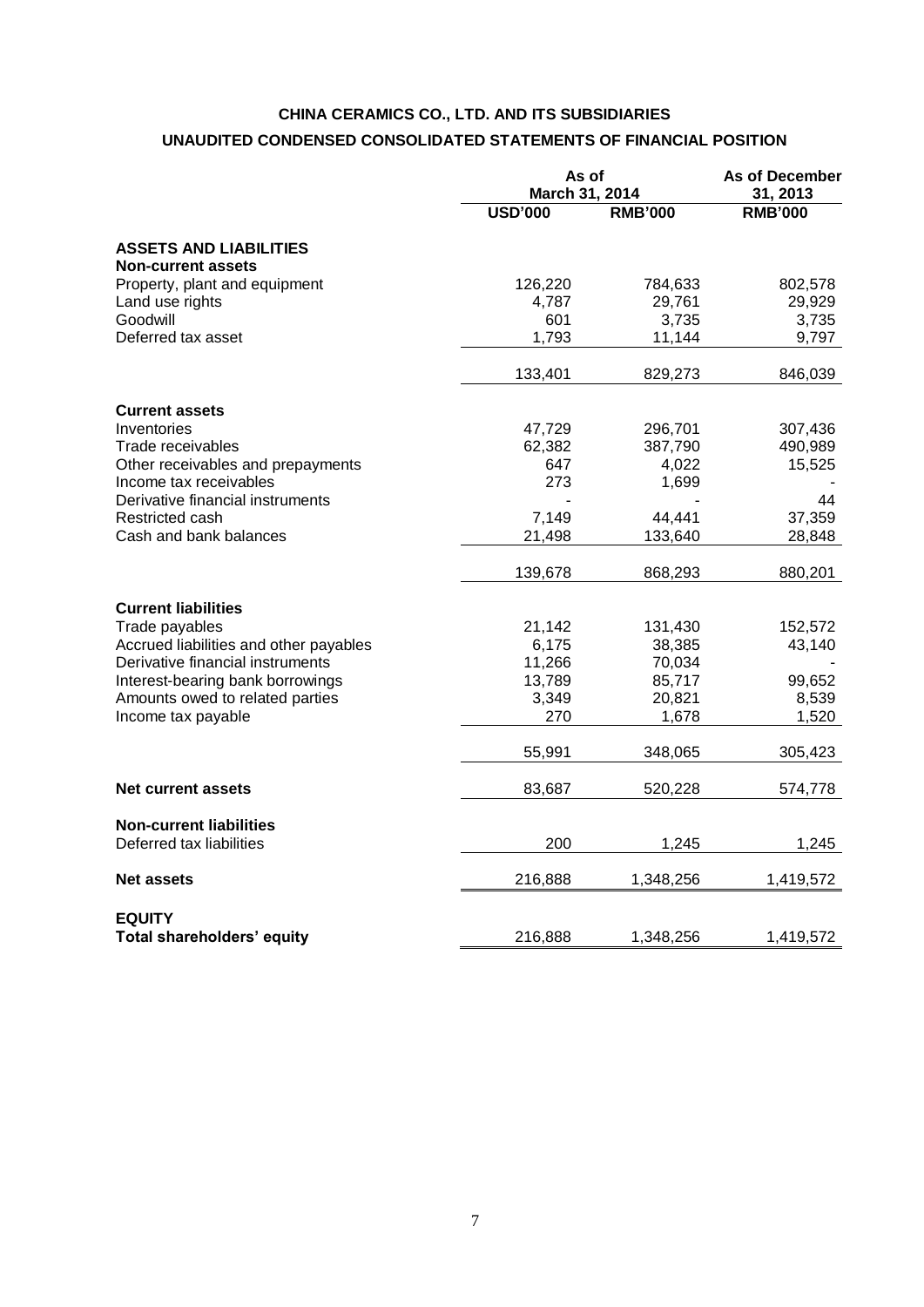#### **CHINA CERAMICS CO., LTD. AND ITS SUBSIDIARIES UNAUDITED CONDENSED CONSOLIDATED STATEMENTS OF PROFIT OR LOSS**

|                                                                                                                                                        | Three months ended March 31,<br>2014 |                                  |                          |                                       | 2013                     |                                       |
|--------------------------------------------------------------------------------------------------------------------------------------------------------|--------------------------------------|----------------------------------|--------------------------|---------------------------------------|--------------------------|---------------------------------------|
|                                                                                                                                                        |                                      | <b>USD'000</b>                   |                          | <b>RMB'000</b>                        |                          | <b>RMB'000</b>                        |
| Revenue                                                                                                                                                |                                      | 33,594                           |                          | 208,835                               |                          | 149,227                               |
| Cost of sales                                                                                                                                          |                                      | (32,099)                         |                          | (199, 542)                            |                          | (144, 092)                            |
| Gross profit                                                                                                                                           |                                      | 1,495                            |                          | 9,293                                 |                          | 5,135                                 |
| Other income<br>Selling and distribution expenses<br>Administrative expenses<br>Finance costs<br>Realized and unrealized fair value loss on derivative |                                      | 13<br>(449)<br>(1, 112)<br>(180) |                          | 82<br>(2,794)<br>(6, 912)<br>(1, 119) |                          | 112<br>(2,705)<br>(7, 732)<br>(1,082) |
| financial instruments<br>Other expenses                                                                                                                |                                      | (11, 049)<br>(175)               |                          | (68, 688)<br>(1,087)                  |                          | (268)                                 |
| Loss before taxation<br>Income tax (expense)/credit                                                                                                    |                                      | (11, 457)<br>(46)                |                          | (71, 225)<br>(287)                    |                          | (6, 540)<br>1,170                     |
| Loss attributable to shareholders                                                                                                                      |                                      | (11, 503)                        |                          | (71, 512)                             |                          | (5, 370)                              |
| Loss per share<br>Basic (USD/RMB)<br>Diluted (USD/RMB)                                                                                                 | <b>USD</b><br><b>USD</b>             | (0.56)<br>(0.56)                 | <b>RMB</b><br><b>RMB</b> | (3.50)<br>(3.50)                      | <b>RMB</b><br><b>RMB</b> | (0.26)<br>(0.26)                      |
| Weighted average number of ordinary shares outstanding<br>used in computing loss per share<br>Basic<br><b>Diluted</b>                                  |                                      | 20,430,838<br>20,430,838         |                          | 20,430,838<br>20,430,838              |                          | 20,430,838<br>20,430,838              |

#### **CHINA CERAMICS CO., LTD. AND ITS SUBSIDIARIES SALES VOLUME AND AVERAGE SELLING PRICE (UNAUDITED)**

|                                             | For the three months ended March 31, |           |  |  |
|---------------------------------------------|--------------------------------------|-----------|--|--|
|                                             | 2014                                 | 2013      |  |  |
| Sales volume (square meters)                | 7.454.231                            | 6.124.475 |  |  |
| Average Selling Price (in RMB/square meter) | 28.0                                 | 24.4      |  |  |